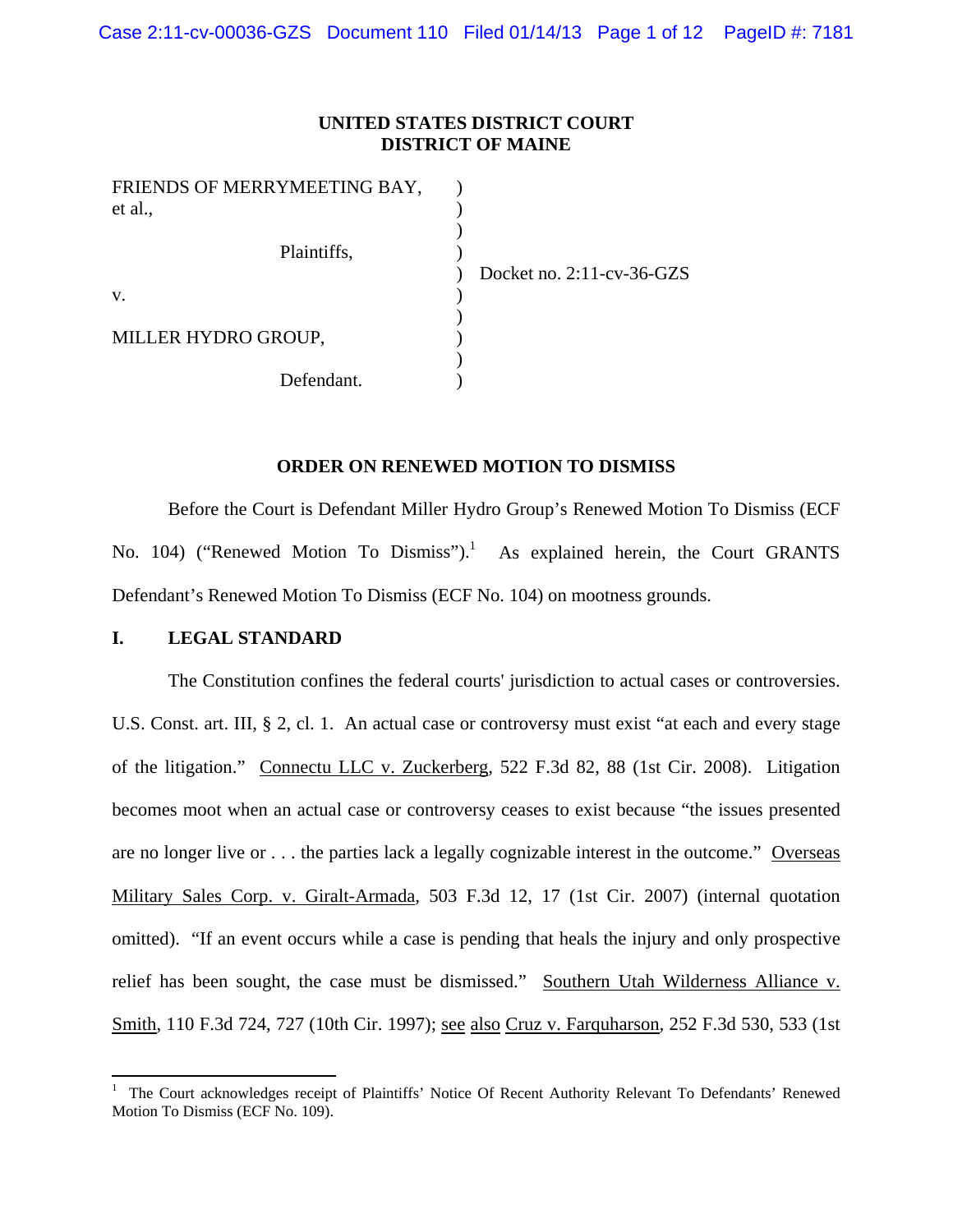## Case 2:11-cv-00036-GZS Document 110 Filed 01/14/13 Page 2 of 12 PageID #: 7182

Cir. 2001) (stating that once a case becomes moot, dismissal is "compulsory"). However, a party asserting that a case should be dismissed as moot bears a heavy burden in showing that "it is *absolutely clear* that the allegedly wrongful behavior could not reasonably be expected to recur." Gwaltney of Smithfield, Ltd. v. Chesapeake Bay Found., Inc., 484 U.S. 49, 66 (1987) (quoting United States v. Phosphate Export Ass., Inc., 393 U.S. 199, 203 (1968)) (alteration in original).

Closely related to Article III mootness is "prudential mootness" arising from a court's ability to exercise discretion not to grant relief. Even where a case may not be moot in the strict Article III sense, a case may become "so attenuated that considerations of prudence and comity for coordinate branches of government counsel the court to stay its hand, and to withhold relief it has the power to grant." Chamber of Commerce of U.S. of Am. v. U.S. Dept. of Energy, 627 F.2d 289, 291 (D.C. Cir. 1980). As with Article III mootness, the inquiry under prudential mootness becomes whether "circumstances [have] changed since the beginning of the litigation that forestall any occasion for meaningful relief." Southern Utah Wilderness Alliance, 110 F.3d at 727.

The First Circuit has observed that it is appropriate to consider mootness challenges as challenges to a court's subject-matter jurisdiction, and that "[t]he proper vehicle for challenging a court's subject-matter jurisdiction is Federal Rule of Civil Procedure 12(b)(1)." Valentin v. Hosp. Bella Vista*,* 254 F.3d 358, 362-63 (1st Cir. 2001); see United Seniors Ass'n v. Philip Morris USA*,* 500 F.3d 19, 23 (1st Cir. 2007). While there are different types of attacks on subject matter jurisdiction under Rule  $12(b)(1)$ , because the parties here do not challenge the authenticity nor the admissibility of the National Marine Fisheries Service Endangered Species Act Biological Opinion ("Biological Opinion" or "BO") and the accompanying Incidental Take Statement ("ITS") (ECF No. 104-1), the basis for and the documents considered by the Court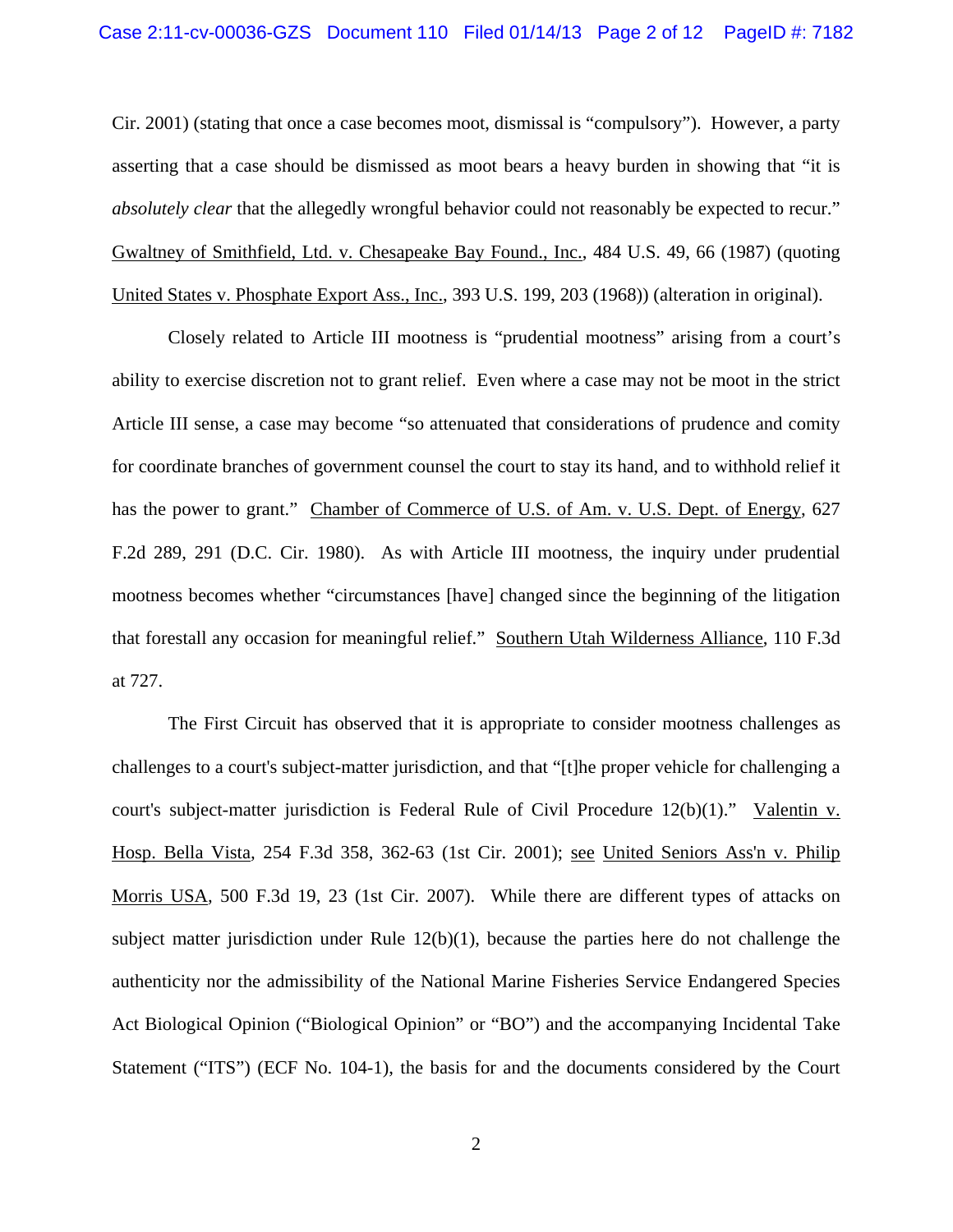under the mootness challenge, the procedure for the Court's analysis would not differ materially under either type of attack. See, e.g., Williamson v. Tucker, 645 F.2d 404, 412-15 (5th Cir. 1981) (cited approvingly in Valentin, 254 F.3d at 364 and providing the different levels of review in which a court may engage when evaluating a motion to dismiss for lack of subject matter jurisdiction under Rule 12(b)(1)).

### **II. THE ENDANGERED SPECIES ACT**

 Congress has declared that the purpose of the Endangered Species Act ("ESA") is "to provide a means whereby the ecosystems upon which endangered species and threatened species depend may be conserved" and "to provide a program for the conservation of such endangered species and threatened species." 16 U.S.C. § 1531(b). Accordingly, when it was passed, the ESA represented "the most comprehensive legislation for the preservation of endangered species ever enacted by any nation." Tennessee Valley Auth. v. Hill, 437 U.S. 153, 180 (1978). Under the ESA, "[v]irtually all dealings with endangered species, including taking, possession, transportation, and sale, were prohibited, except in extremely narrow circumstances." Id. (internal citations omitted). To further the protection afforded by the ESA, the statute includes a citizen suit provision, allowing interested persons to bring suit to force compliance with the ESA. Id. at 180-81; see also 16 U.S.C. § 1540(g).

 Section 9 of the ESA makes it unlawful for any person to "take" any threatened or endangered species of fish or wildlife within the United States, unless an incidental take statement is obtained pursuant to the consultation process in Section 7 of the  $ESA^2$  16 U.S.C. §§ 1536, 1538. If during the consultation process, the agency determines that an action is not likely to jeopardize the species, but is reasonably certain to result in the incidental take of a listed

<sup>2</sup> Although not material to this case, the ESA also provides for incidental take permits under section 10 of the ESA. See 16 U.S.C. § 1539.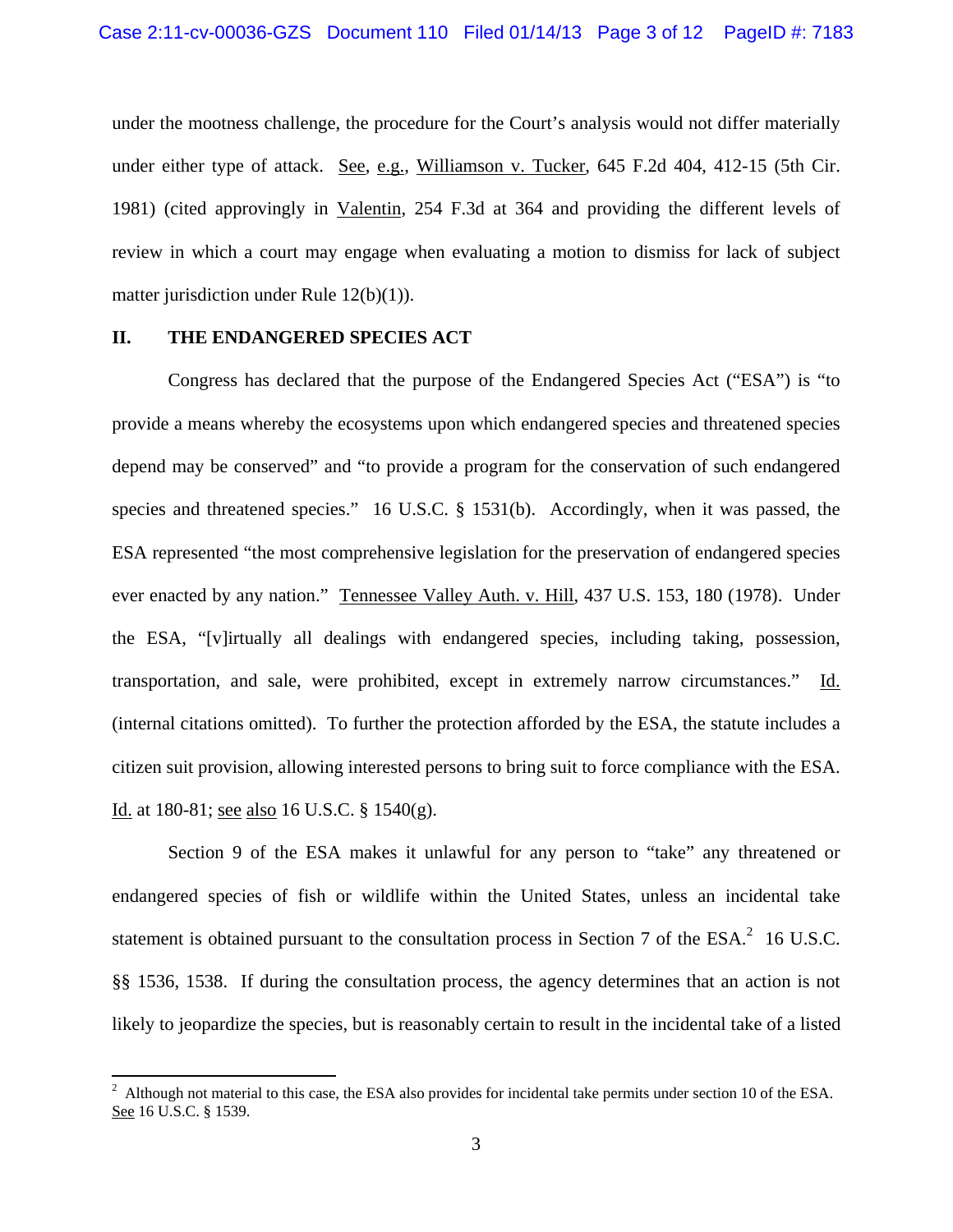species, the agency provides an incidental take statement along with a biological opinion. See 16 U.S.C. § 1536(a)(2). An incidental take statement must specify the impact of the incidental taking on the species and "those reasonable and prudent measures that [the agency] considers necessary or appropriate to minimize such impact." Id. § 1536(b)(4)(i)-(iv). Further, an incidental take statement must "set[] forth the terms and conditions (including, but not limited to, reporting requirements) that must be complied with by the Federal agency or applicant (if any), or both, to implement the [reasonable and prudent measures]." Id. § 1536(b)(4)(iv). Finally, Section 7(o)(2) of the ESA states that "any taking that is in compliance with the terms and conditions specified in a written [incidental take] statement . . . shall not be considered to be a prohibited taking of the species concerned." Id.  $\S$  1536(o)(2). Accordingly, an incidental take statement constitutes authorization for a person to "take" an endangered species so long as the "take" is done in accordance with the "terms and conditions" specified by the agency.

#### **III. BACKGROUND**

In 2000, the National Marine Fisheries Service ("NMFS") and the United States Fish and Wildlife Service ("USFWS") (collectively, the "Services") issued a rule listing the Gulf of Maine Distinct Population Segment ("GOM DPS") of Atlantic salmon endangered under the ESA. (Complaint (ECF No. 1) ¶ 16.) On June 19, 2009, the Services issued a final rule including the Atlantic salmon populations of the Kennebec, Androscoggin and Penobscot Rivers in the GOM DPS, thereby formally designating those populations of Atlantic salmon as endangered under the ESA. (Id. ¶ 17.) In their Complaint, Plaintiffs Friends of Merrymeeting Bay and Environment Maine allege that the Kennebec and Androscoggin Rivers historically had the largest Atlantic salmon runs in the United States, estimated at more than 100,000 adults each year. (Id. 13.)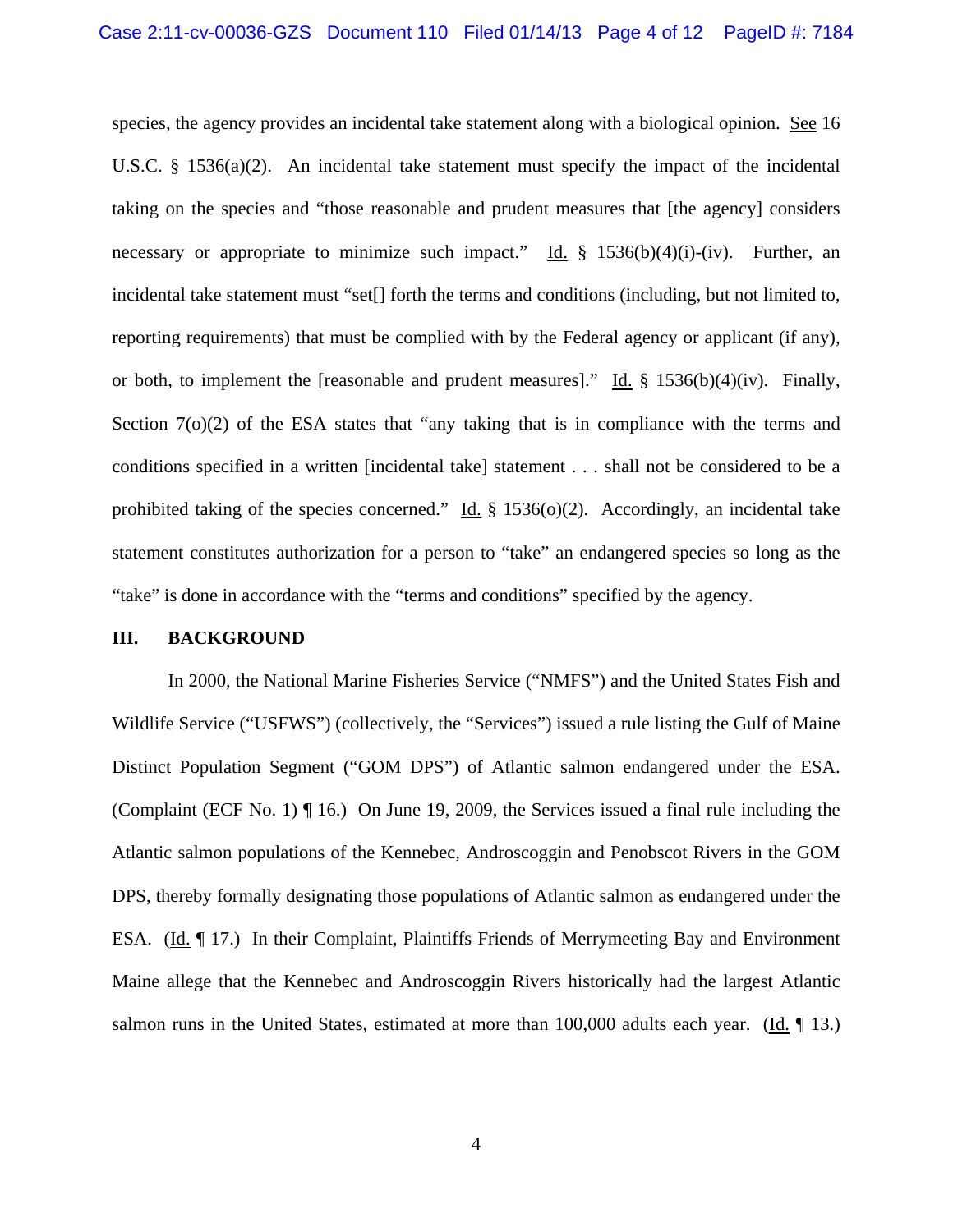Now, the numbers of adult Atlantic salmon returning to these rivers is perilously low. (Id.) For example, in 2010, only ten adult Atlantic salmon returned to the Androscoggin River. (Id.)

Defendant Miller Hydro Group ("Miller Hydro") owns, operates and holds the Federal Energy Regulatory Commission ("FERC") license for the Worumbo hydroelectric dam (the "Worumbo Project") located on the Androscoggin River. (Id. ¶ 7.) In their Complaint, Plaintiffs allege that the Worumbo Project kills, harms and harasses endangered Atlantic salmon in numerous ways: the dam kills and injures Atlantic salmon when the fish pass through the turbines; the dam impedes upstream and downstream fish passage, which in turn prevents those Atlantic salmon from accessing spawning and rearing habitat; and, the dam alters the natural habitat of Atlantic salmon to the point that the essential behavior patterns of the fish are impaired, among other negative consequences. (Id.  $\P$  1.) Plaintiffs claim that Miller Hydro is violating the ESA by killing, harming and harassing Atlantic salmon through the operation of the Worumbo Project. (Id. ¶¶ 1, 24-25.)

Plaintiffs filed their Complaint (ECF No. 1) on January 31, 2011 against Miller Hydro asserting a cause of action under the Endangered Species Act. Specifically, Plaintiffs claim that Miller Hydro is currently taking endangered Atlantic salmon through the operation of the Worumbo Project in violation of the ESA. Plaintiffs further allege that Miller Hydro "has neither an incidental take permit nor an incidental take statement authorizing its take of Atlantic salmon at [the] Worumbo [Project]." (Compl. [25.)

In response to the alleged violations of the ESA, Plaintiffs request that the Court "[d]eclare Defendant to be violating the take prohibition of" the ESA. (Id. Relief Requested  $\P$  a.) Plaintiffs also request that Miller Hydro be ordered to: (1) adhere to a specified schedule in preparing a biological assessment, a first step in obtaining an incidental take statement, (2)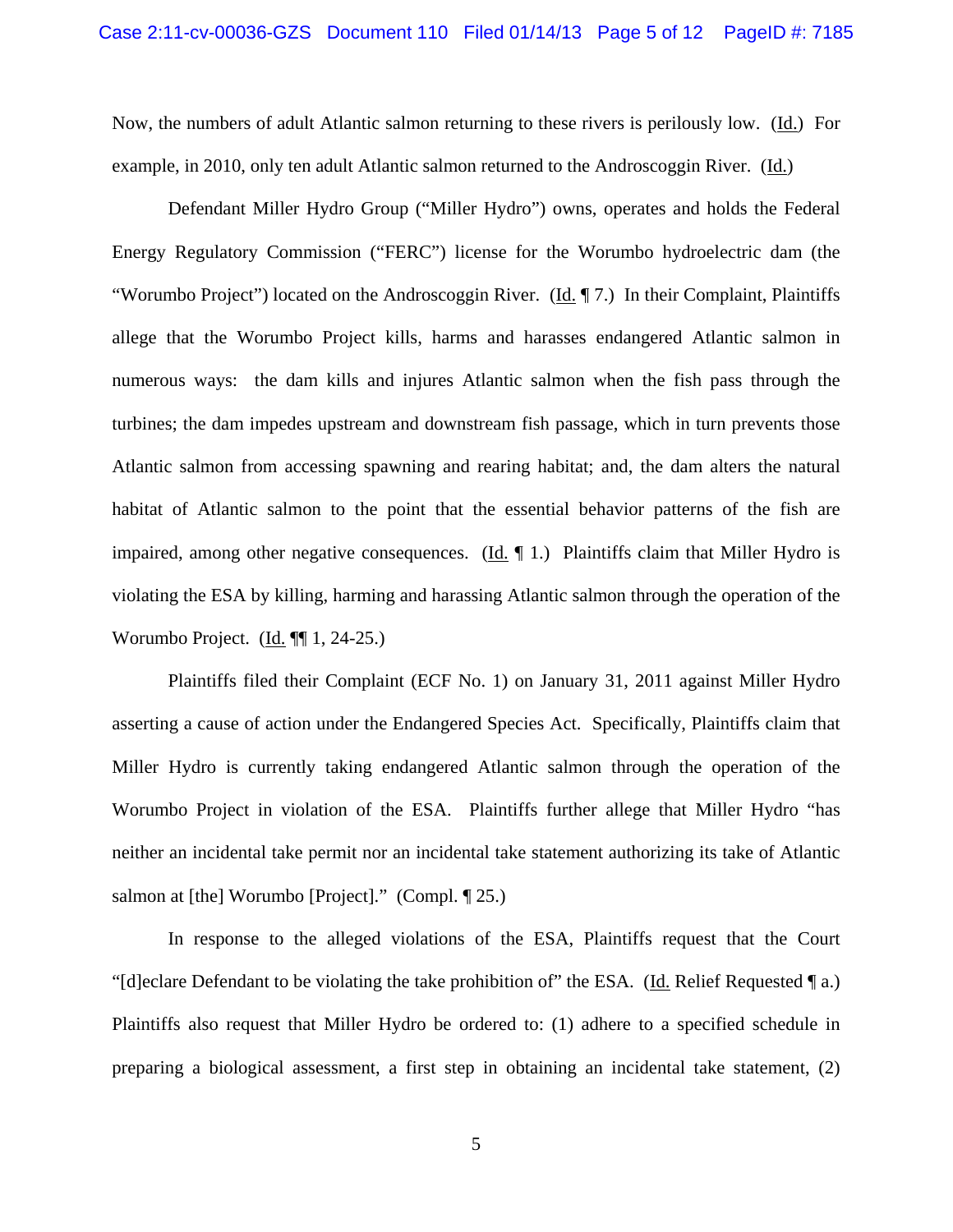"prevent Atlantic salmon from swimming into operating turbines at [the] Worumbo [Project] unless authorized by an ITP or ITS," and (3) "implement other appropriate measures to comply with the ESA's take prohibition pending the issuance of any ITP or ITS." (Id. Relief Requested  $\P b.$ ).

 Prior to Plaintiffs' filing of this case, Miller Hydro began the process of working in consultation with the Services and FERC toward the obtainment of an incidental take statement pursuant to Section 7 of the ESA.<sup>3</sup> (Biological Opinion at 3.) On October 18, 2012, the ESA consultation process for the Worumbo Project concluded with the NMFS's issuance of a Biological Opinion ("BO") that included the ITS. The BO is "based on a review of the best available scientific and commercial information." ( $\underline{Id}$ , at 5.) After over seventy pages of analysis and review, the BO concludes that operation of the Worumbo Project pursuant to the interim species protection plan, "may adversely affect but is not likely to jeopardize the continued existence of the GOM DPS of Atlantic salmon."<sup>4</sup> (Id. at 73.)

The BO contains the ITS for the Worumbo Project, which authorizes a specific level of Atlantic salmon takings at the Worumbo Project and exempts those takings from liability under the ESA. (Id. at 73-77.) Under the ITS, Miller Hydro will be required to implement "reasonable and prudent measures" to "minimize and monitor" the incidental taking of Atlantic salmon at the

<sup>&</sup>lt;sup>3</sup> Specifically, on July 14, 2010, Miller Hydro was designated as the non-federal representative for the purpose of informal consultation under the ESA, and, on December 22, 2011, Miller Hydro submitted a preliminary draft biological assessment ("BA"). (Biological Opinion at 3-5.) On May 14, 2012, the draft BA was filed with FERC. (Id. at 5.)

<sup>&</sup>lt;sup>4</sup> The BO includes authorization of an interim species protection plan ("ISPP"). (Biological Opinion at 11.) Under the ISPP, Miller Hydro will be required to: "(1) Conduct upstream passage studies on pre-spawn adult Atlantic salmon; (2) Conduct downstream survival studies for outmigrating smolts and kelts; (3) Conduct a study of smolt predation." (Id.) During this period, information gained regarding the survival levels necessary to recover the Atlantic salmon will be used to develop long-term protection measures. (Id. at 11.) The ISPP is designed to be adaptive. Accordingly, if early study results "indicate that the study design is not adequately measuring passage efficiency, Miller Hydro will work with NMFS to correct it." (Id. at 12.) Under the ISPP, Miller Hydro will meet with NMFS annually to discuss study results and potential modifications to the ISPP and the Worumbo Project. (Id.)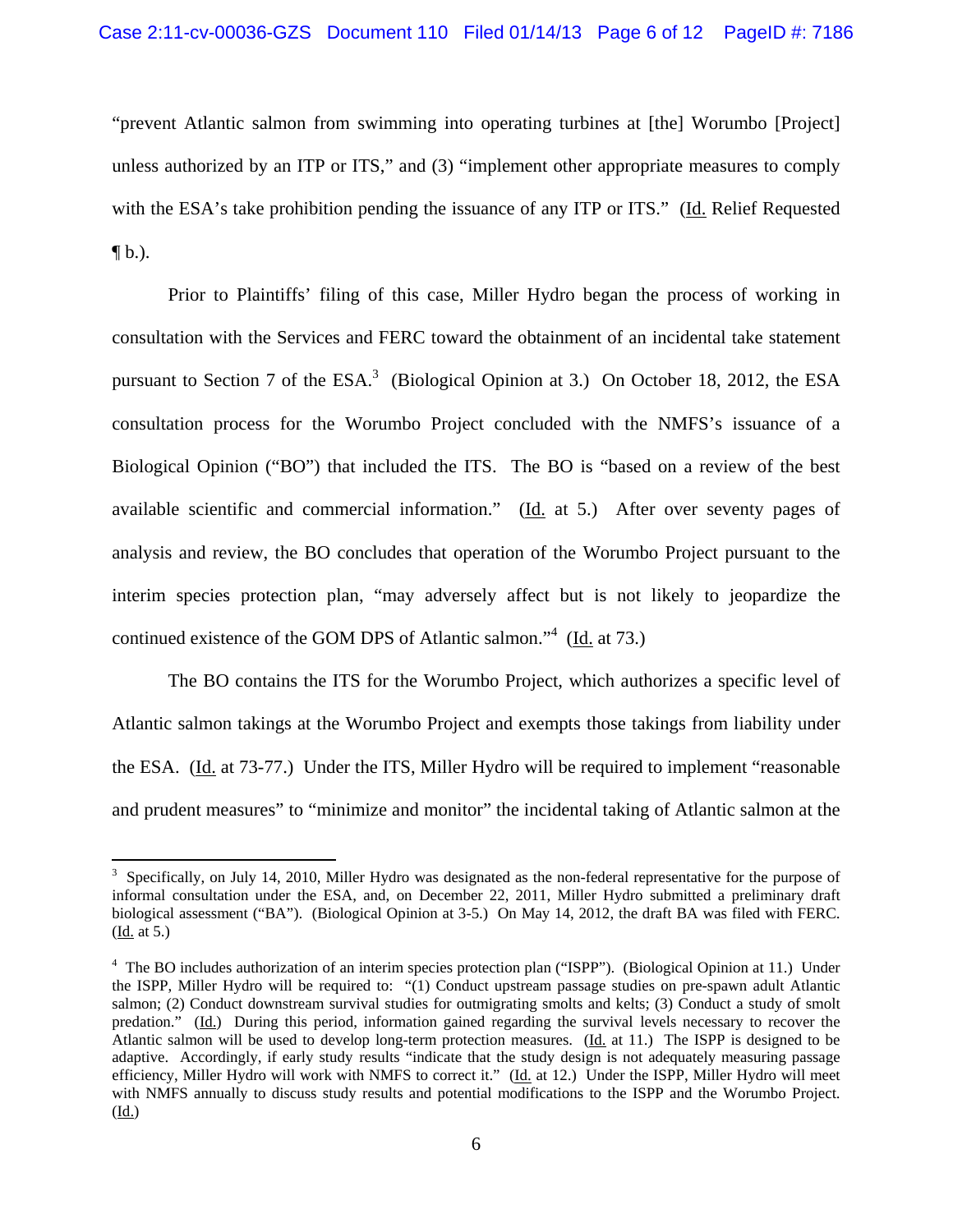dam. (Id. at 76.) The measures include annual monitoring and reporting "to confirm that Miller Hydro is minimizing incidental tak[ings] and reporting all project-related observations of dead or injured salmon to NMFS." (Id. at 76.) The ITS also contains specific terms and conditions that must be followed for Miller Hydro to be exempt from the takings prohibitions of the ESA. (Id. at 76-77.) If the level of incidental taking is exceeded, agency consultation will be reinitiated and the reasonable and prudent measures will be reviewed. (Id. at 77.)

 Based on the BO and ITS, Miller Hydro moved to dismiss the Complaint as moot. Miller Hydro asserts that the issuance of the ITS, exempting operations at the Worumbo Project from liability under the ESA, renders Plaintiffs' claims under the ESA moot. Plaintiffs have opposed that motion, arguing that despite the issuance of the BO and ITS, a live case or controversy remains before the Court.

#### **IV. DISCUSSION**

 The Court readily concludes that Miller Hydro has met its heavy burden of showing mootness in conjunction with Plaintiffs' claims for injunctive and declaratory relief under the Endangered Species Act. Plaintiffs' Complaint is predicated on the allegation that Miller Hydro does not have an ITS. (See Compl. ¶ 25 ("Miller Hydro has neither an incidental take permit nor an incidental take statement authorizing its take of Atlantic salmon at [the] Worumbo [Project].").) This foundational fact changed when NMFS issued its BO and ITS on October 18, 2012 and fundamentally altered the circumstances of this litigation.

The ITS issued by NMFS exempts from liability any taking of Atlantic salmon that is in accord with the ITS from the issuance of the ITS to 2016. (Biological Opinion at 73-77.) See also Ramsey v. Kantor, 96 F.3d 434, 441 (9th Cir. 1996) (providing that Section 7(o) "indicates that any taking-whether by a federal agency, private applicant, or other party-that complies with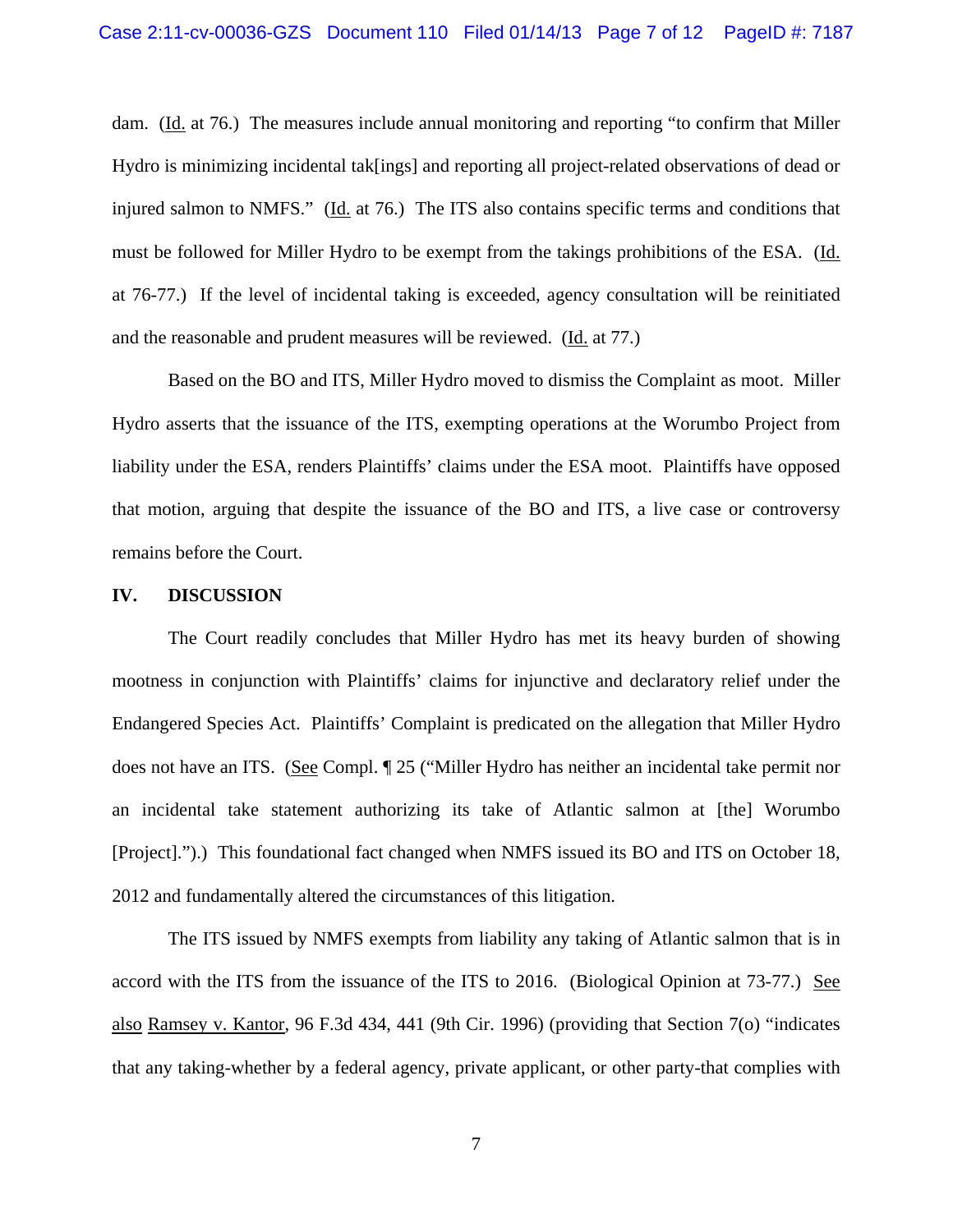the conditions set forth in the incidental take statement is permitted.") Plaintiffs even acknowledged in their Complaint that the issuance of an incidental take statement would exempt Miller Hydro from liability under the ESA. (See Compl. ¶ 2 ("The ESA allows the [NMFS] and [USFWS], under certain circumstances, to authorize an otherwise prohibited taking of an endangered species if such taking is 'incidental' to, and not the purpose of, the carrying out of an otherwise lawful activity."); see also Pls.' Opp'n To Miller Hydro's Renewed Mot. To Dismiss (ECF No. 105) at 5 ("Miller Hydro will be insulated from *future* ESA liability for such takes for the four-year life of the ITS, *so long as it complies with those conditions*.") (alterations in original).) Case law confirms that the issuance of the ITS renders Plaintiffs' ESA claim moot. See Oregon Wild v. Connor, No. 6:09-CV-00185-AA, 2012 WL 3756327 at \*\*2-3 (D. Or. Aug. 27, 2012) (declaring claims under Section 9 of the ESA moot because "[t]he actions challenged by plaintiff in its second claim for relief have been explicitly authorized by NMFS under Section 7, and are no longer even allegedly 'wrongful.'); Oregon Natural Res. Council v. Bureau of Reclamation, No. 91-6284-HO, U.S. Dist. LEXIS 7418 at \*\*24-25 (D. Or. April 5, 1993) (stating that "FWS's issuance of the biological opinion on the long-term operation of the Project, and the adoption of that opinion by the Bureau, moots plaintiffs' ESA claims."); Southern Utah Wilderness Alliance v. Madigan, No. 92-1094-LFO, 1993 WL 19650 at \*1 (D.D.C. Jan. 6, 1993) (dismissing as moot claims under ESA Section 9 because the Fish and Wildlife Service issued incidental take statements along with its biological opinion).<sup>5</sup>

<sup>&</sup>lt;sup>5</sup> Notably, in <u>Oregon Wild</u>, the plaintiff cited U.S. Public Interest Research Group v. Atlantic Salmon of Maine, LLC, 339 F.3d 23 (1st Cir. 2003), in arguing that its case was not moot because the court could either order relief to remediate alleged past takings or enter an order mandating compliance with the incidental take statement. Pl.'s Resp. in Opp'n to Def.'s Mot. for J. on the Pleadings at 10-11, Oregon Wild v. Connor, 2012 WL 37563273 (D. Or. June 29, 2012) (No. 6:09-CV-00185-AA) (arguing that "based on the likely past takes that have occurred for at least the last six months, the court could effect either of the following remedies" and describing the two above mentioned remedies). The court nonetheless found plaintiff's ESA claim moot. See Oregon Wild, 2012 WL 3756327 at \*3 (D. Or. Aug. 27, 2012).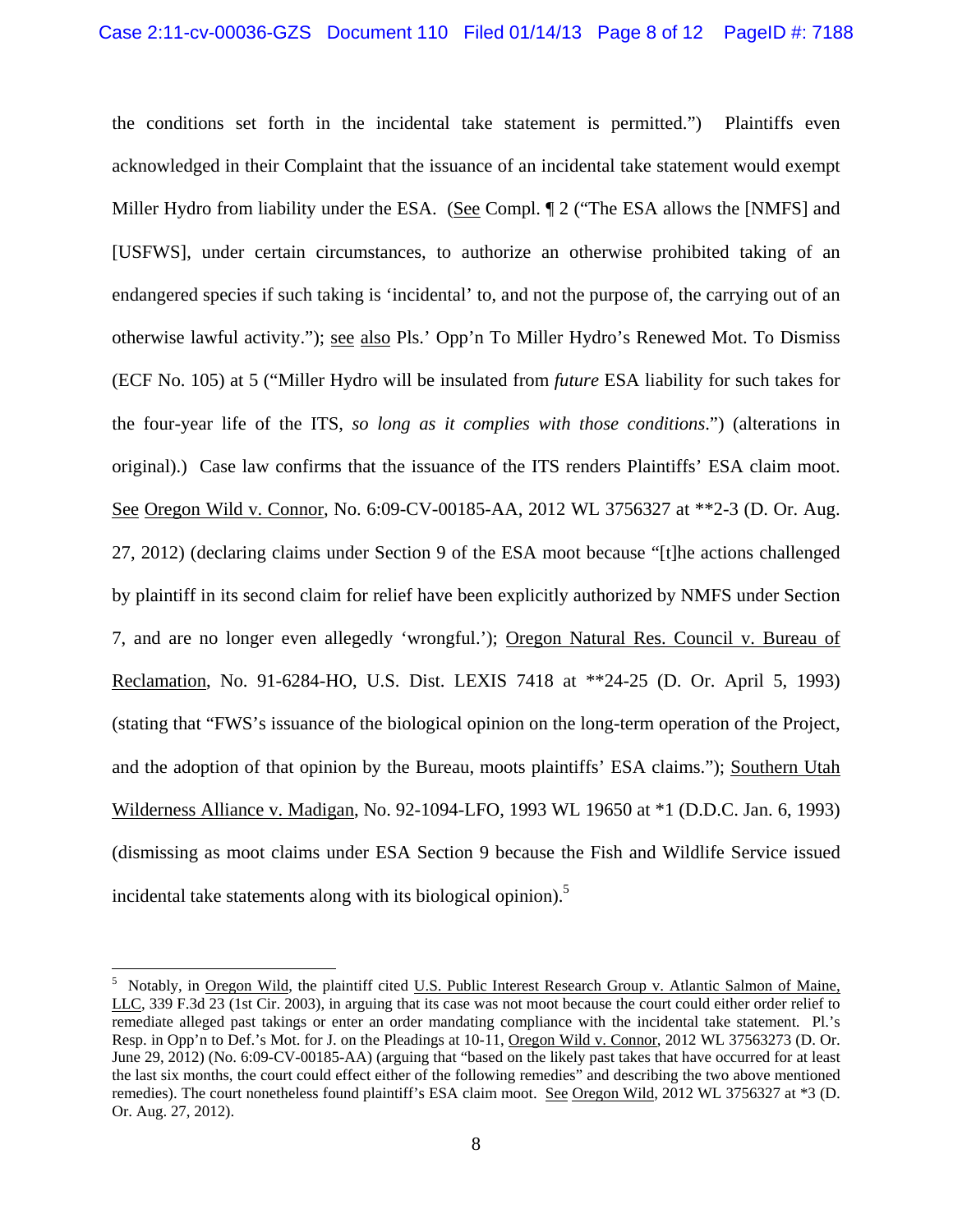Plaintiffs' request for injunctive relief is similarly based on now outdated facts. First, Plaintiffs request that the Court order Miller Hydro to prepare a BA according to a specified schedule. (Compl. Requested Relief ¶ b.) On May 14, 2012, Miller Hydro's draft BA was filed with FERC. (Biological Opinion at 5.) Second, Plaintiffs request that the Court order Miller Hydro to "prevent Atlantic salmon from swimming into operating turbines at [the] Worumbo [Project] *unless authorized by an ITP or ITS*" and to "implement other appropriate measures to comply with the ESA's take prohibition *pending the issuance of any ITP or ITS*." (Compl. Requested Relief ¶ b (emphasis added).) Miller Hydro now has a valid ITS based on the "best available scientific and commercial information" that contains "reasonable and prudent measures" designed to minimize and monitor the incidental taking of Atlantic salmon at the Worumbo Project. (Biological Opinion at 5, 76.) In the Complaint, Plaintiffs request only prospective relief and that requested relief has been provided through the issuance of the BO and ITS. Therefore, Plaintiffs' request for injunctive relief is now moot. For the same reasons that injunctive relief is not available, a declaratory judgment is also not available.

 Moreover, the core of Plaintiffs' complaint is that Atlantic salmon, an endangered species, are being taken at the Worumbo Project without an incidental take statement in violation of the ESA. Plaintiffs' claimed injury has been healed by the issuance of the ITS. There is no grievance left in the Complaint for the Court to remedy. Therefore, the issuance of the BO and ITS resolves Plaintiffs' injury, renders Plaintiffs' ESA claim moot and "forestall[s] any occasion for meaningful relief." Southern Utah Wilderness Alliance, 110 F.3d at 727.

 Plaintiffs advance two arguments in an attempt to keep their ESA claim alive. First, Plaintiffs assert that the Court could award injunctive relief to remedy past alleged takings of Atlantic salmon at the Worumbo Project. Specifically, Plaintiffs ask the Court to order Miller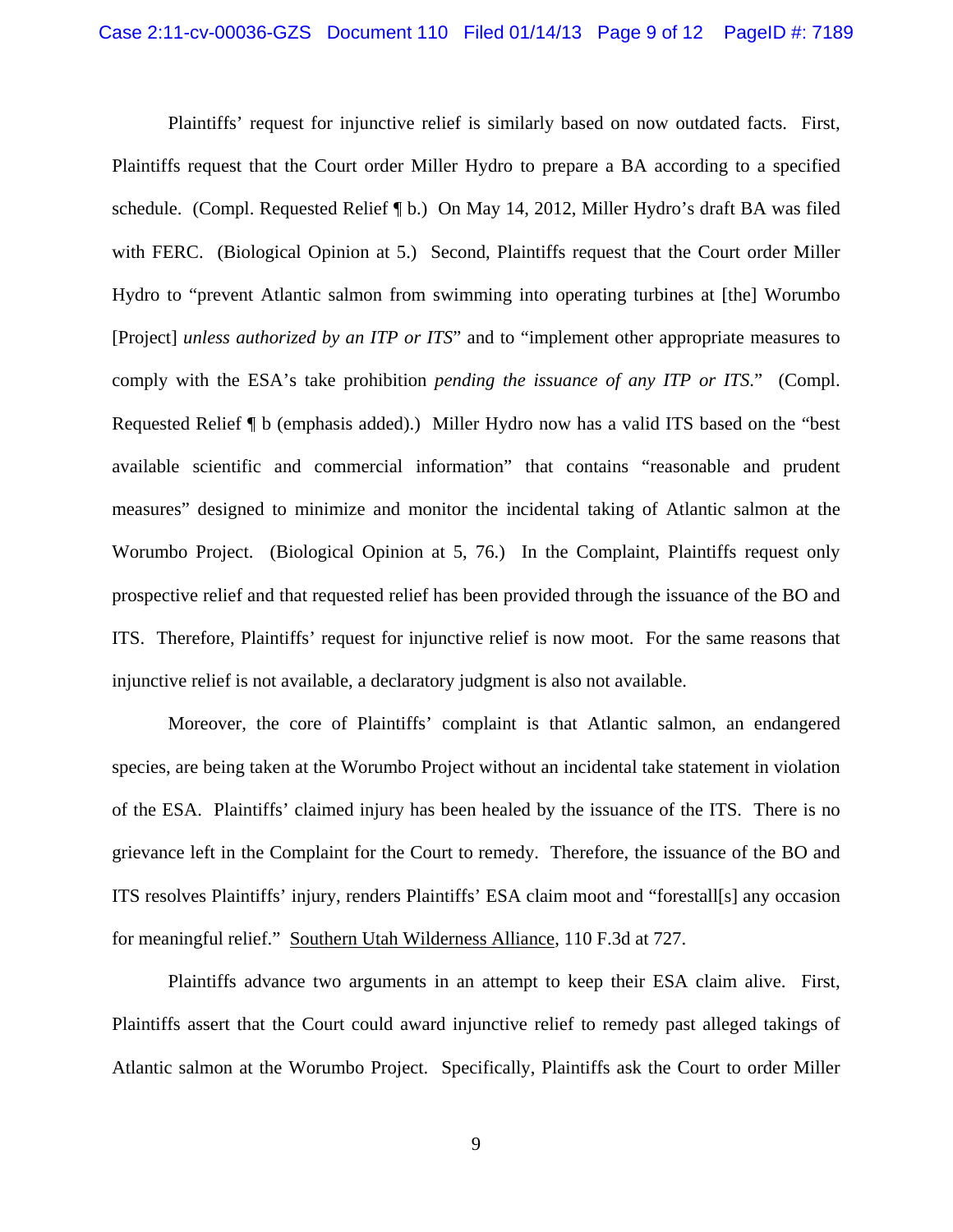Hydro to take steps beyond those in the ITS in order to "offset the harm caused by [Miller Hydro's] unlawful takes of Atlantic salmon during the 2009 through 2012 migration seasons . . . to reduce the harm to salmon during future migration seasons." (Pls.' Opp' to Miller Hydro's Renewed Mot. To Dismiss at 10.) In support of this argument, Plaintiffs point to U.S. Public Interest Research Group v. Atlantic Salmon of Maine, LLC, 339 F.3d 23 (1st Cir. 2003), where *after* the district court issued an injunction to remedy violations of the Clean Water Act, the Maine Board of Environmental Protection issued a permit for the challenged activity that had less stringent requirements than the injunction issued by the district court. Id. at 27. In upholding the injunction, the First Circuit stated, "the court may grant additional injunctive relief governing the post-permit operations of the companies *insofar as the court is remedying harm caused by their past violations*." Id. at 31 (alteration in original). Here, Plaintiffs ask the Court to follow Atlantic Salmon and grant injunctive relief to remedy alleged past violations of the ESA.

 Even assuming that the Worumbo Project did take Atlantic salmon in violation of the ESA prior to the issuance of the ITS and that the Court retained jurisdiction over an ESA claim that occurred wholly in the past, the Court would decline to issue further injunctive relief. In Atlantic Salmon, at the time the district court issued the injunction, the permit had not yet been issued. 339 F.3d at 27. That is not the case here. Instead, the Court has before it an extensive Biological Opinion "based on a review of the best available scientific and commercial information." (Biological Opinion at 5.) Contained within the BO and the ITS are "reasonable and prudent measures [that] are necessary and appropriate to minimize and monitor incidental take of Atlantic salmon." (Id. at 76.) In this situation, the Court defers to a coordinate branch of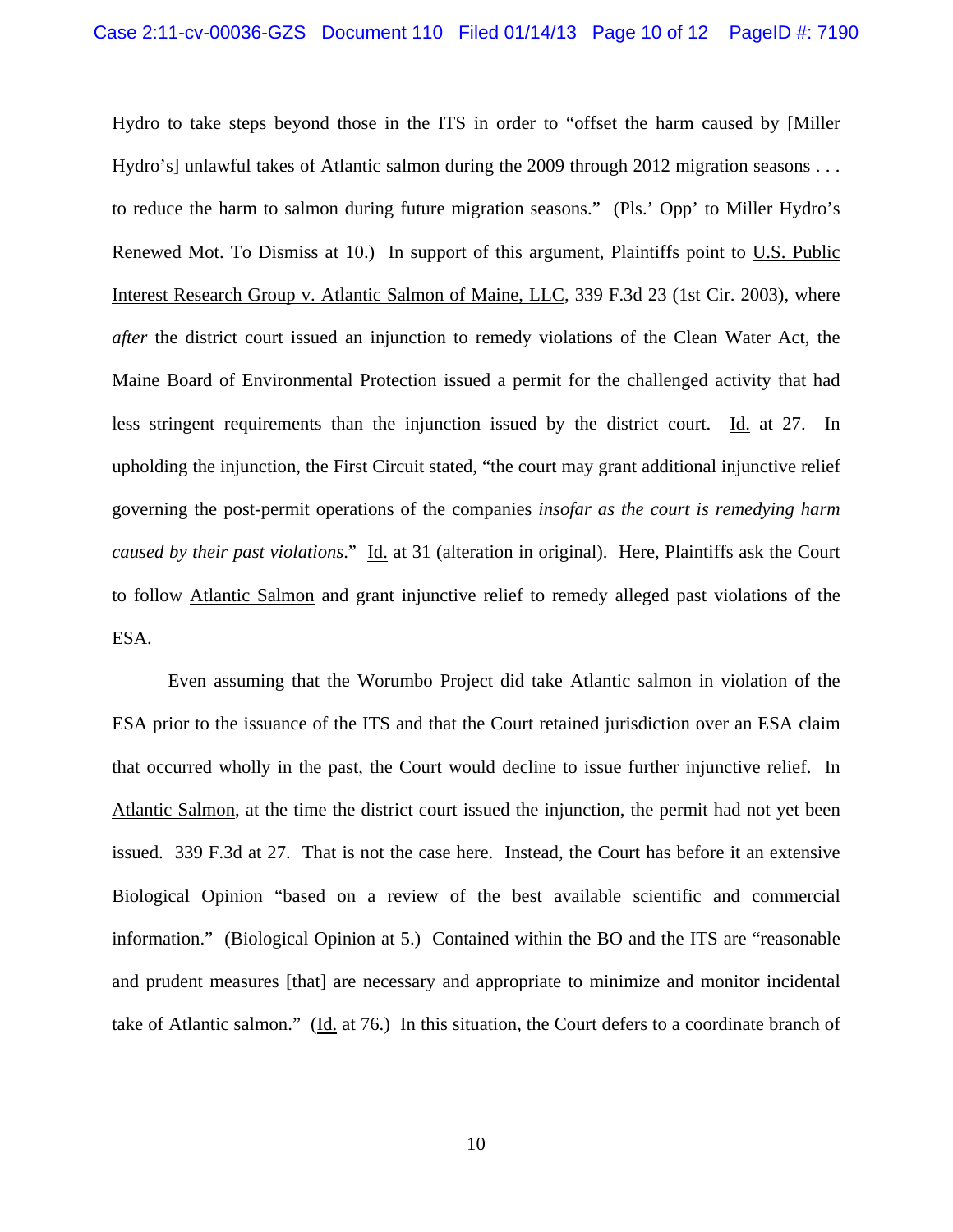government and its well-researched and reasoned conclusions. Accordingly, even assuming the Court has jurisdiction, the Court stays its hand and declines to issue injunctive relief.

 Second, Plaintiffs argue that Miller Hydro may not comply with the conditions in the ITS. However, an alleged failure to comply with the terms of the ITS is not the case before the Court. Instead, the Complaint repeatedly states that Miller Hydro does not have an ITS or ITP authorizing the alleged taking of Atlantic salmon in violation of the ESA. (See Compl. ¶¶ 2, 25, 34, Requested Relief ¶ b.) Following issuance of the ITS, Plaintiffs have not moved to amend their Complaint to state a claim for relief in view of the newly issued ITS. Accordingly, there is no claim that would provide a basis for relief for violation of the ITS in Plaintiffs' Complaint.

 Moreover, should Miller Hydro fail to follow the terms of the ITS, including if Miller Hydro exceeds the authorized amount of takings of Atlantic salmon, then certain provisions contained within the ITS itself are invoked. For example, "[i]f, during the course of the action, the level of incidental take is exceeded, reinitiation of consultation and review of the reasonable and prudent measures are required." (Biological Opinion at 76.) The ITS also contains an annual monitoring and reporting program "to confirm that Miller Hydro is minimizing incidental tak[ing] and reporting all project-related observations of dead or injured salmon to NMFS." (Id.) Since before Plaintiffs filed this action, Miller Hydro has diligently attempted to comply with the requirements and process for obtaining an ITS. (See, e.g., Biological Opinion at 3-5; see id. at 12-13 (stating that "[b]y filing the BA and ISPP with FERC absent any proposed federal action at the Worumbo Project, Miller Hydro is being proactive in conducting section 7 consultation for the protection of listed Atlantic salmon.") Miller Hydro's actions and the existence of an ITS render Plaintiffs' ESA claim moot. Because Plaintiffs' Complaint has become moot, dismissal is